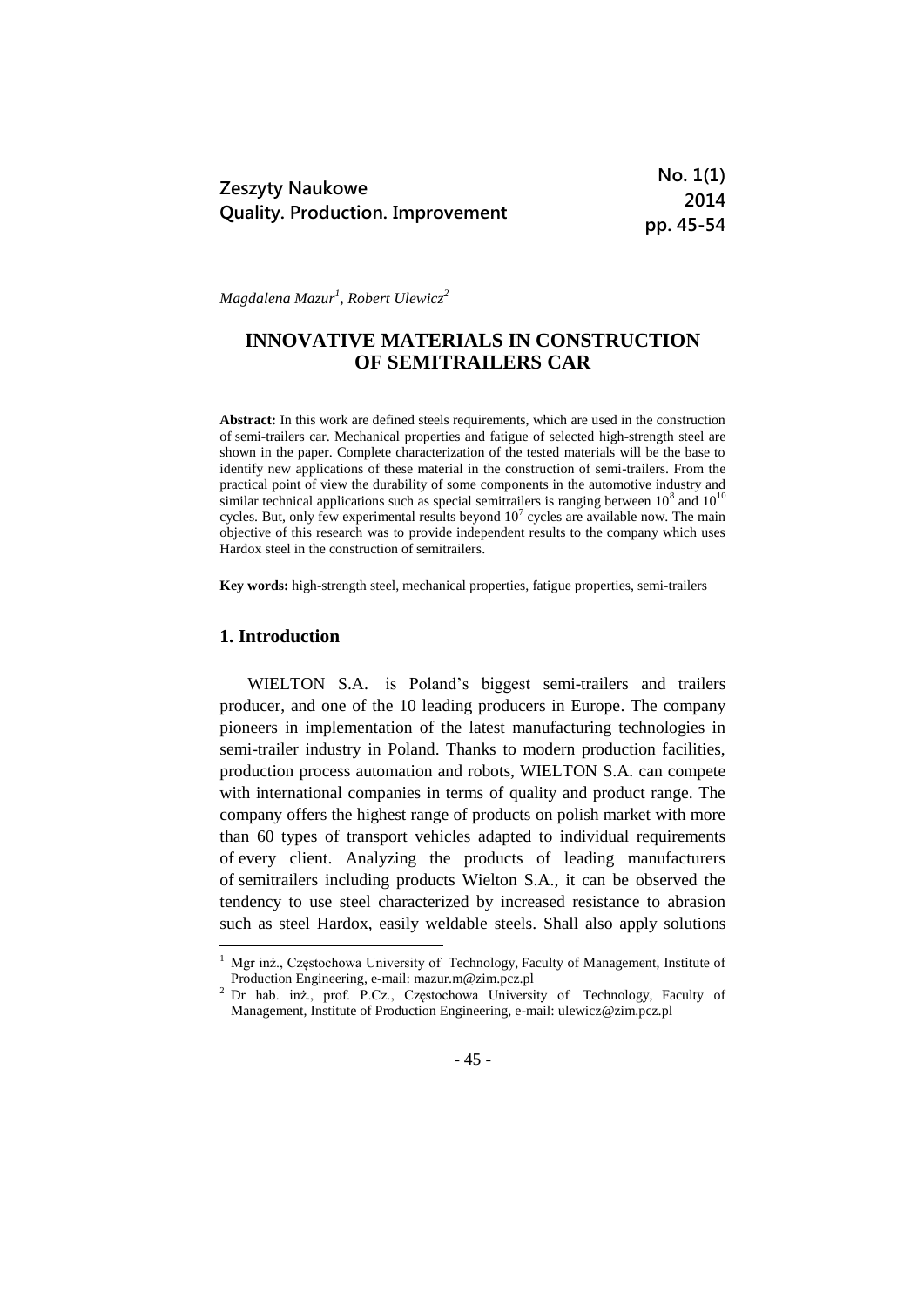|                                         | No. 1(1)  |
|-----------------------------------------|-----------|
| <b>Zeszyty Naukowe</b>                  | 2014      |
| <b>Quality. Production. Improvement</b> | pp. 45-54 |

to reduce the weight of the trailer. All these treatments aim to increase the technical objects lifetime**.** Increased competition in the market of semitrailers forces manufacturers to design new solutions and used new materials.

Based on research which are realized by WIELTON S.A. it can be formed a list of requirements for materials used to construction of semitrailers with particular emphasis on the requirements posed by the construction of tippers. Such materials must have features: very high resistance to abrasive, the ability to transfer variable workloads, uniform properties throughout the cross-section of the element, as well as susceptibility to connect using the welding techniques, and ease of cold forming.

# **2. Material**

Article contains the results of tests on qualified steel. According to the manufacturer's information chemical composition and mechanical properties were presented in Table 1.

### *Table 1. Chemical composition and mechanical properties of researched material*

|             | <b>Chemical composition max</b><br>$\lceil \frac{9}{6} \rceil$ |                   |                |             |                       |                              |                   |                              |           |
|-------------|----------------------------------------------------------------|-------------------|----------------|-------------|-----------------------|------------------------------|-------------------|------------------------------|-----------|
| $rac{1}{4}$ | $-max$                                                         | Si <sub>max</sub> | $Mn_{\rm max}$ | $P_{max}$   | $S_{\text{max}}$      | $Cr_{\text{max}}$            | Ni <sub>max</sub> | $Mo_{max}$                   | $B_{max}$ |
|             | 0.14                                                           | 0.70              | 1.60           | 0.025       | 0.010                 | 0.30                         | 0.25              | 0.25                         | 0.004     |
| Hardox      |                                                                |                   |                |             | Mechanical properties |                              |                   |                              |           |
|             | $R_e$ [MPa]                                                    |                   |                | $R_m$ [MPa] |                       | A5 $[%]$                     |                   |                              |           |
|             | 1.000                                                          |                   |                | 1.250       |                       |                              | 10                |                              |           |
|             |                                                                |                   |                |             |                       | Chemical composition max [%] |                   |                              |           |
| 450         | $C_{\rm max}$                                                  | Si <sub>max</sub> | $Mn_{max}$     | $P_{max}$   | $S_{\text{max}}$      | $Cr_{\text{max}}$            | Ni <sub>max</sub> | $\mathrm{Mo}_{\mathrm{max}}$ | $B_{max}$ |
|             | 0.26                                                           | 0.7               | 1.6            | 0.025       | 0.010                 | 1.4                          | 1.5               | 0.6                          | 0.005     |
| Hardox      | <b>Mechanical properties</b>                                   |                   |                |             |                       |                              |                   |                              |           |
|             | $R_e$ [MPa]                                                    |                   |                | $R_m$ [MPa] |                       | A5 $[%]$                     |                   |                              |           |
|             | 1.200                                                          |                   |                |             | 1.400<br>10           |                              |                   |                              |           |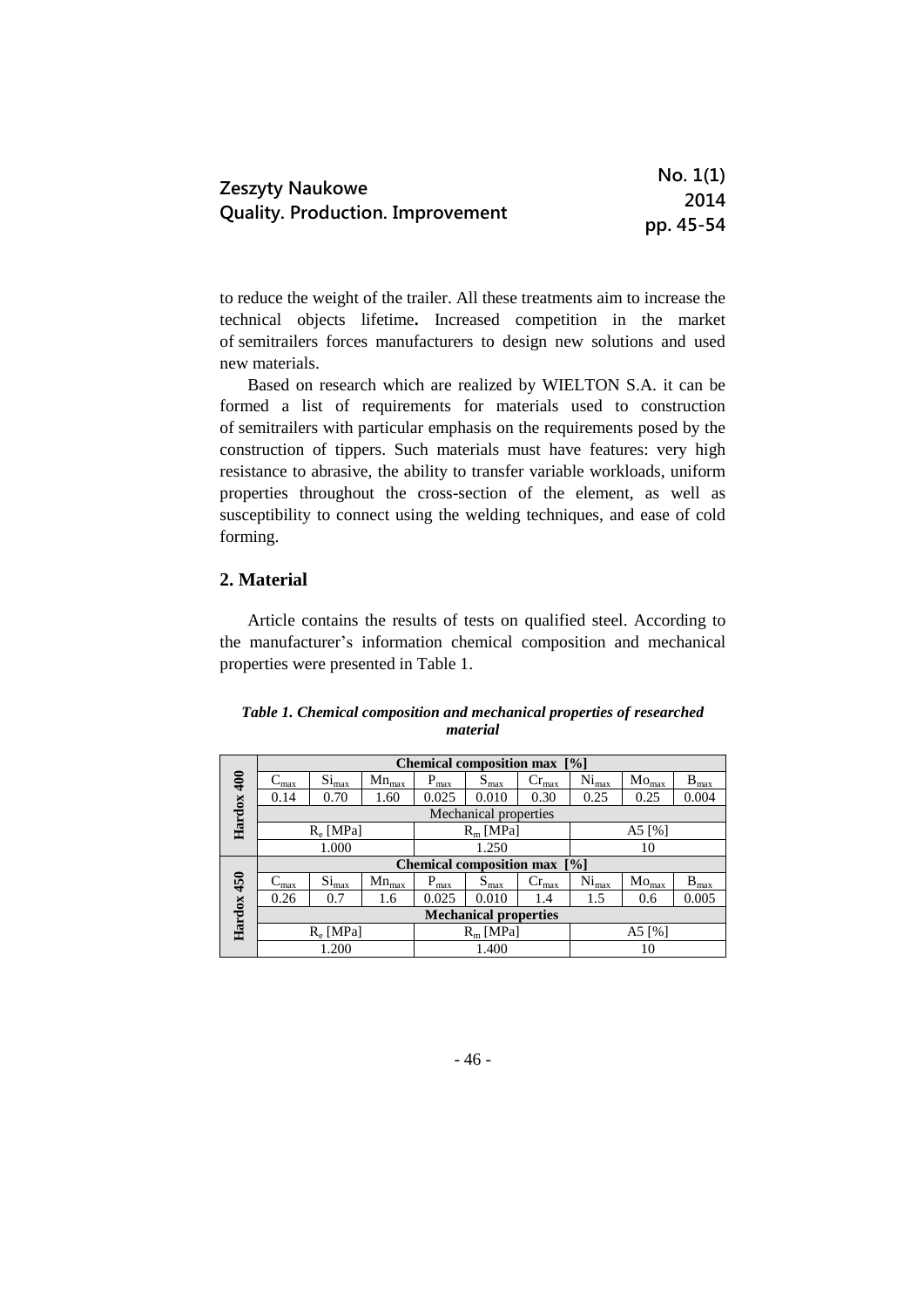| <b>Zeszyty Naukowe</b>                  | No. 1(1)  |
|-----------------------------------------|-----------|
|                                         | 2014      |
| <b>Quality. Production. Improvement</b> | pp. 45-54 |

|                       | Chemical composition max [%]                         |      |      |       |                       |       |          |      |       |  |
|-----------------------|------------------------------------------------------|------|------|-------|-----------------------|-------|----------|------|-------|--|
|                       | $\subset$                                            | Si   | Mn   | P     |                       | Al    | Nb       |      | Ti    |  |
|                       | 0.12                                                 | 0.10 | 2.10 | 0.025 | 0.010                 | 0.015 | 0.09     | 0.20 | 0.015 |  |
| Domex<br>700MC        |                                                      |      |      |       | Mechanical properties |       |          |      |       |  |
|                       | $R_e$ [MPa]<br>$R_m$ [MPa]                           |      |      |       | A5 $[%]$              |       |          |      |       |  |
|                       |                                                      | 700  |      |       | $750 - 950$           |       |          | 12   |       |  |
|                       | <b>Chemical composition max</b><br>$\lceil\% \rceil$ |      |      |       |                       |       |          |      |       |  |
|                       | $\subset$                                            |      | Si   | Mn    |                       | P     | S        |      | Cu    |  |
| 355 J <sub>2</sub>    | 0.22                                                 |      | 0.55 | 1.6   |                       | 0.03  | 0.03     |      | 0.55  |  |
|                       | Mechanical properties                                |      |      |       |                       |       |          |      |       |  |
| $\boldsymbol{\omega}$ | $R_e$ [MPa]                                          |      |      |       | $R_m$ [MPa]           |       | A5 $[%]$ |      |       |  |
|                       | 355                                                  |      |      |       | 470-630               |       | 22       |      |       |  |

*Source: manufacturer's data*

S355J2 steel is mainly used to produce general-purpose welded elements. This material is used for parts of machinery in the building industry, construction components, carriages, large diameter pipes, etc. S355J2 steel has good welding properties, which contributes to its wide range of technical uses.

According to the manufacturer information, Hardox steels are defined as "high-quality abrasion-resistant steels". They are characterized by high resistance to abrasive wear, the possibility of specialized machining tools, good weldability, excellent mechanical properties and resistance to impact loads. Hardox steels are produced in six types. Among the six types of materials most widely used in the construction of tippers is Hardox 400 and 450 (PĘKALSKI G. 2005, OSKWAREK M. 2006). Hardox sheet according to the manufacturer's declaration can be welded using any conventional method of arc welding, which is used for welding normal and high strength steel. In the process of welding should be used basic and rutile electrodes, which giving the hydrogen content  $\leq 5$  ml / 100 g. Producer recommend using a soft electrode (yield strength below 500 N/mm2). Such electrodes reduce the level of residual tension in the weld and thus also reduces its susceptibility to cracking in low temperatures. In order to avoid pre-heating should be used the austenitic filler (SSAB Oxelösund 2002).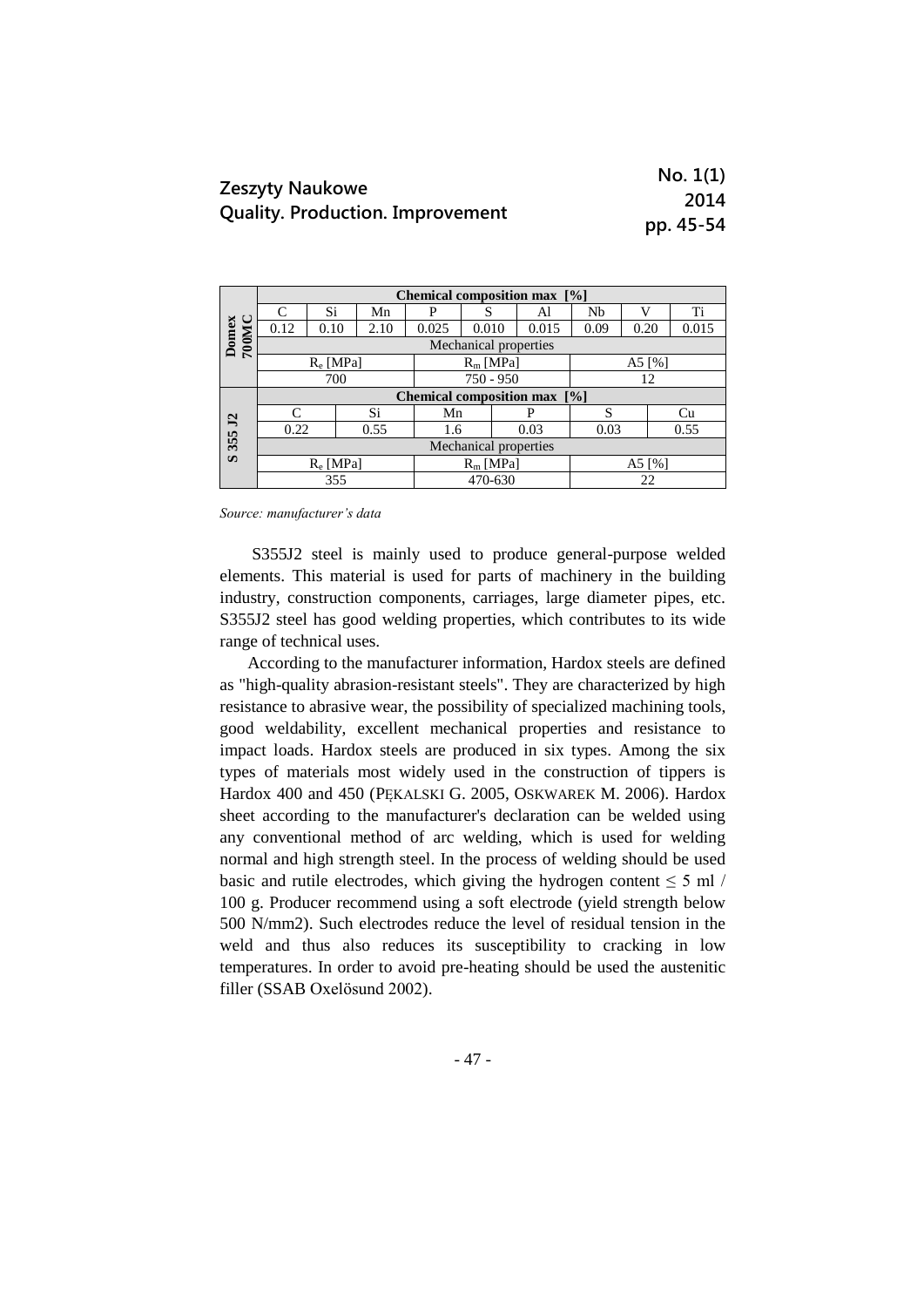| <b>Zeszyty Naukowe</b>                  | No. 1(1)  |
|-----------------------------------------|-----------|
|                                         | 2014      |
| <b>Quality. Production. Improvement</b> | pp. 45-54 |

Domex cold forming steels are rolled in a thermomechanical process, where the heating, rolling and cooling are carefully controlled. The chemical composition of the steel containing low levels of carbon and manganese, is precisely complemented by enriching ingredients such as niobium, titanium and vanadium. In combination with a clean structure, makes Domex steel is the best alternative for cold formed and welded products. Domex 700 MC with designation D and E meet and even exceed the requirements for steel S700 MC according to the standard EN-10149-2 (WIELTON 2001).

Extra high strength steels are used in structures such as truck chassis, cranes and excavators. In these applications, high strength steel is used in order to reduce weight while simultaneously increasing load capacity of the structure. These advantages, combined with good formability allow the reduction of total costs. Due to the low content of carbon, phosphorus and sulfur Domex 700 MC steel can be welded by all commonly used methods (SZALA J., BOROŃSKI D. 2008).

In Fig. 1 was presented a pictorial diagram for tipper construction with application of above-mentioned materials.



*Fig. 1. Pictorial diagram of tipper NW 33S-M2 with application new grades of steel.*

*Source: Wielton S.A. company's data*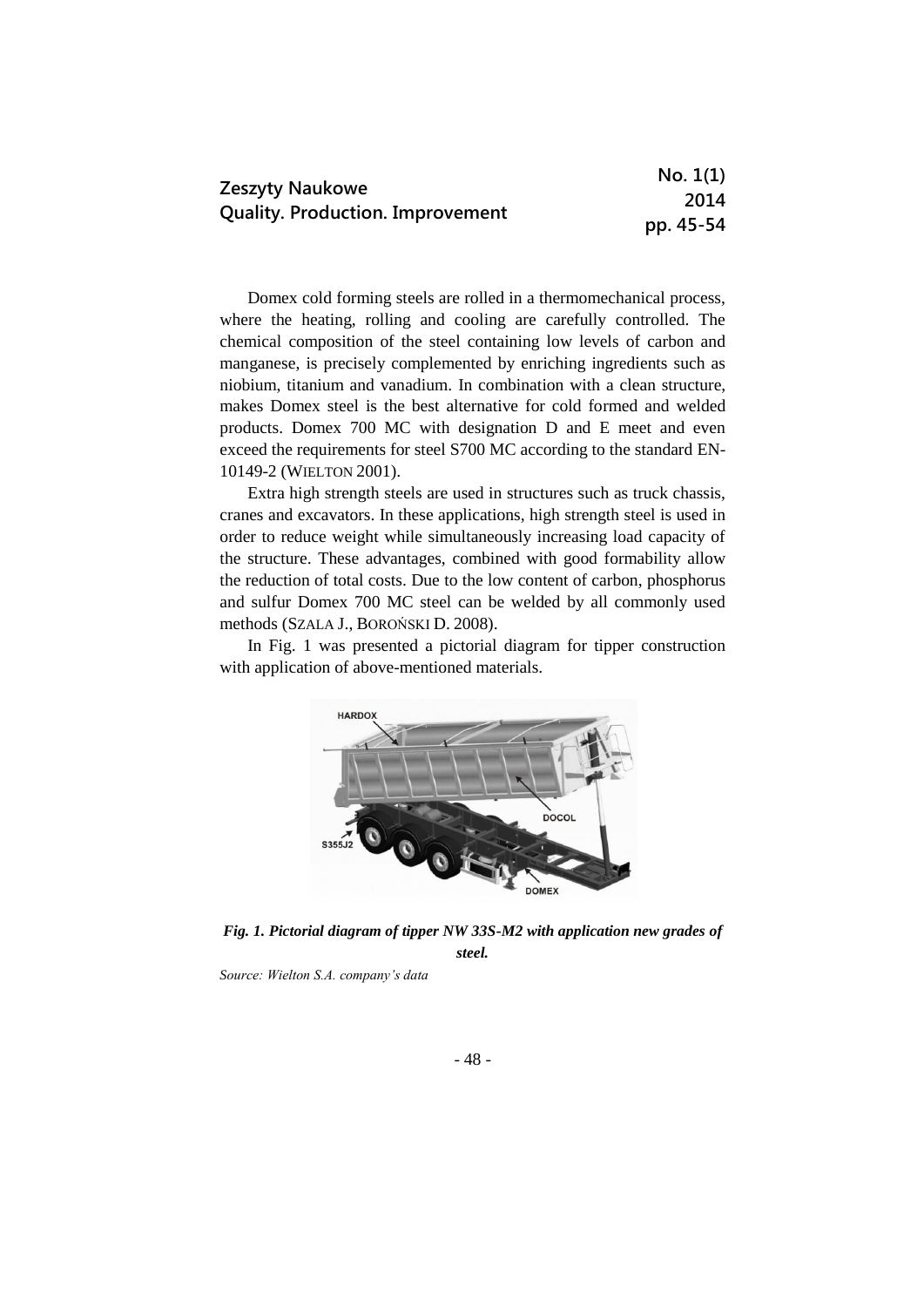|                                         | No. 1(1)  |
|-----------------------------------------|-----------|
| <b>Zeszyty Naukowe</b>                  | 2014      |
| <b>Quality. Production. Improvement</b> | pp. 45-54 |

In production of tippers the following grades of steel are applied (MAZUR M., ULEWICZ R., SZATANIAK P. 2012):

- $\bullet$  the floor, structural reinforcement, vault ribbing  $-$  S700MC,
- body panelling Docol 1000DP,
- elements that not having the influence on construction (e.g. the handle of outline lamps, entrance steps) – S235JGR2, S355J2,
- elements of the load-bearing structure Domex,
- elements which are subjected to abrasion Hardox.

#### **3. Research**

Static tensile test has been made to determine the basic strength properties (yield strength  $R_e$ , tensile strength  $R_m$ , elongation  $A_5$  and contraction Z) of the analyzed materials. These tests were performed in the fatigue laboratory of the University of Zilina. Research were performed on a Zwick Z050 tensile testing machine at ambient temperature T = 20  $\pm$  3 °C, with operation load range F = 0  $\div$  20 kN and speed of tensile  $\varepsilon_m = 10^{-3} \text{ s}^{-1}$ . Circular specimens which were used in the tests were made parallel to the direction of rolling. The shape and dimensions of the samples were determined according to the requirements of the standard EN 10002-1. The behavior of the test material while trying to best illustrated by the graph automatically plotted by the tensile test machine.

Figure 2 presents the representative curves of the tested materials, which have been determined based on the conducted of static tensile tests. Shapes curves for high-strength materials that have been received during the tests, are typical for strengthened materials – due to the structure and mechanical properties of the tested materials, in delivery state they do not show a clear yield point. The test results of structural steel S355J2 are characterized by a graph with a distinct upper and lower yield point. Static tensile test is the basic source of information about the mechanical properties of the tested materials, which are presented in Table 2.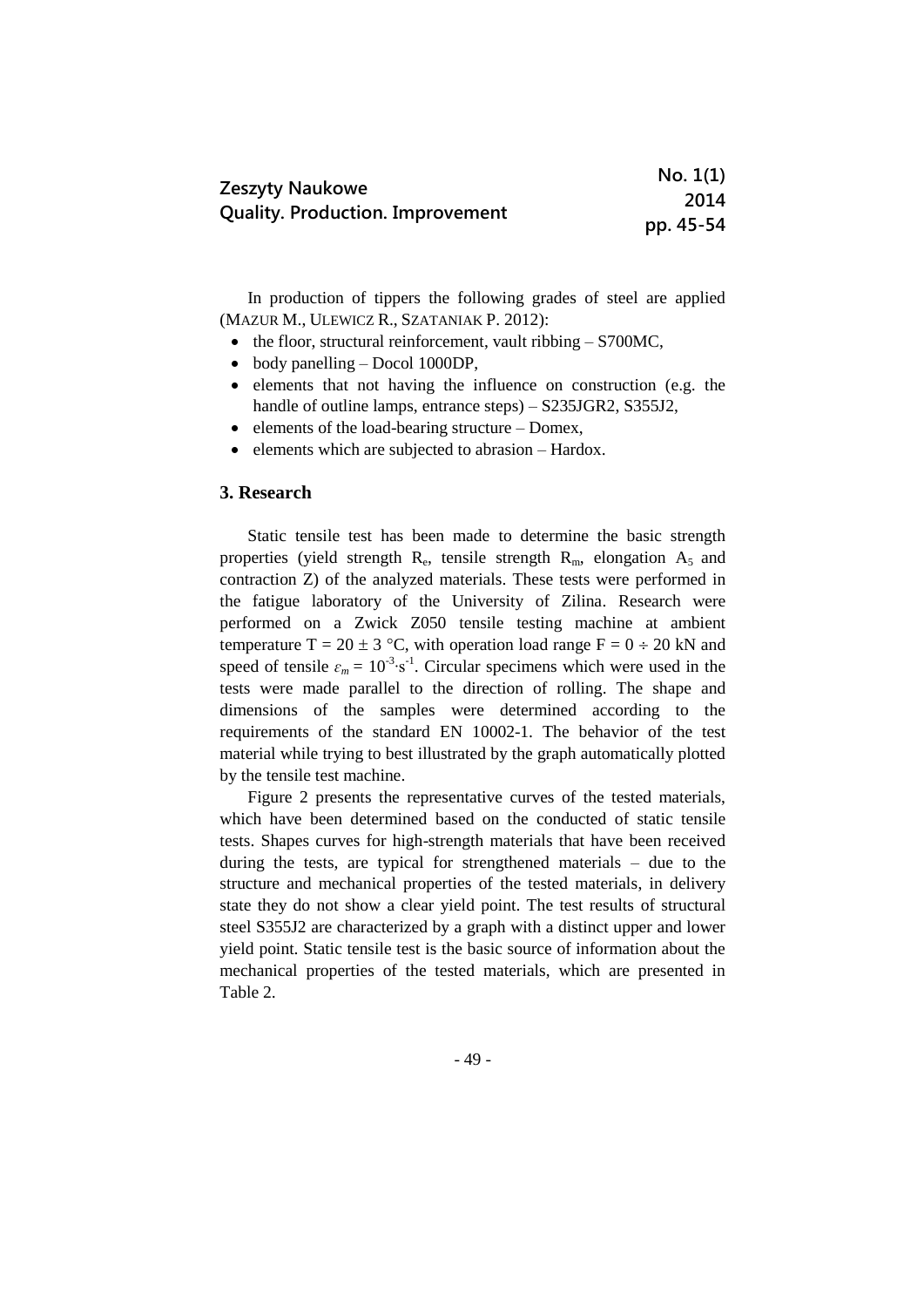|                                  | No. 1(1)  |
|----------------------------------|-----------|
| Zeszyty Naukowe                  | 2014      |
| Quality. Production. Improvement | pp. 45-54 |



*Fig. 2. Stress-strain curve for research materials in static tensile tests. Source: own study*

| <b>Material</b> | Re<br>[MPa] | Rm<br>[MPa] | Аs<br>$\mathbf{P}_{0}$ | -%]  |
|-----------------|-------------|-------------|------------------------|------|
| S355J2          | 420         | 715         |                        | 59,2 |
| Domex 700MC     | 850         | 825         | 13,1                   | 36   |
| Hardox 400      | 1200        | 1235        | 12,8                   | 36   |
| Hardox 450      | 1425        | 1560        | 13,5                   |      |

*Table 2. Results of static tensile tests for research materials*

*Source: own study*

One of the reasons for the current interest in very fine grained metallic materials is the concept that control of the mechanical properties by processing may be more desirable than the current practice of controlling properties by alloying (CHAPETTI M. D. et all 2004, TRŠKO L. et all 2012). For fatigue tests was used experimental equipment KAUP-ŽU Žilina. Used testing methods and procedures are described elsewhere (BOKŮVKA O., et all. 2002., STANZL-TSCHEGG S., MAYER H. 2001, BORKOWSKI S. et all 2011, PUŠKÁR A. 1990). The experiments were carried out on resonant high-frequency fatigue machine in the regime of controlled load using sinusoidal tension-compression loading with the frequency of 20 kHz. The stress ratio of  $R = -1$  was used. Fatigue tests were performed at the ambient temperature (T =  $20 \pm 3^{\circ}$ C).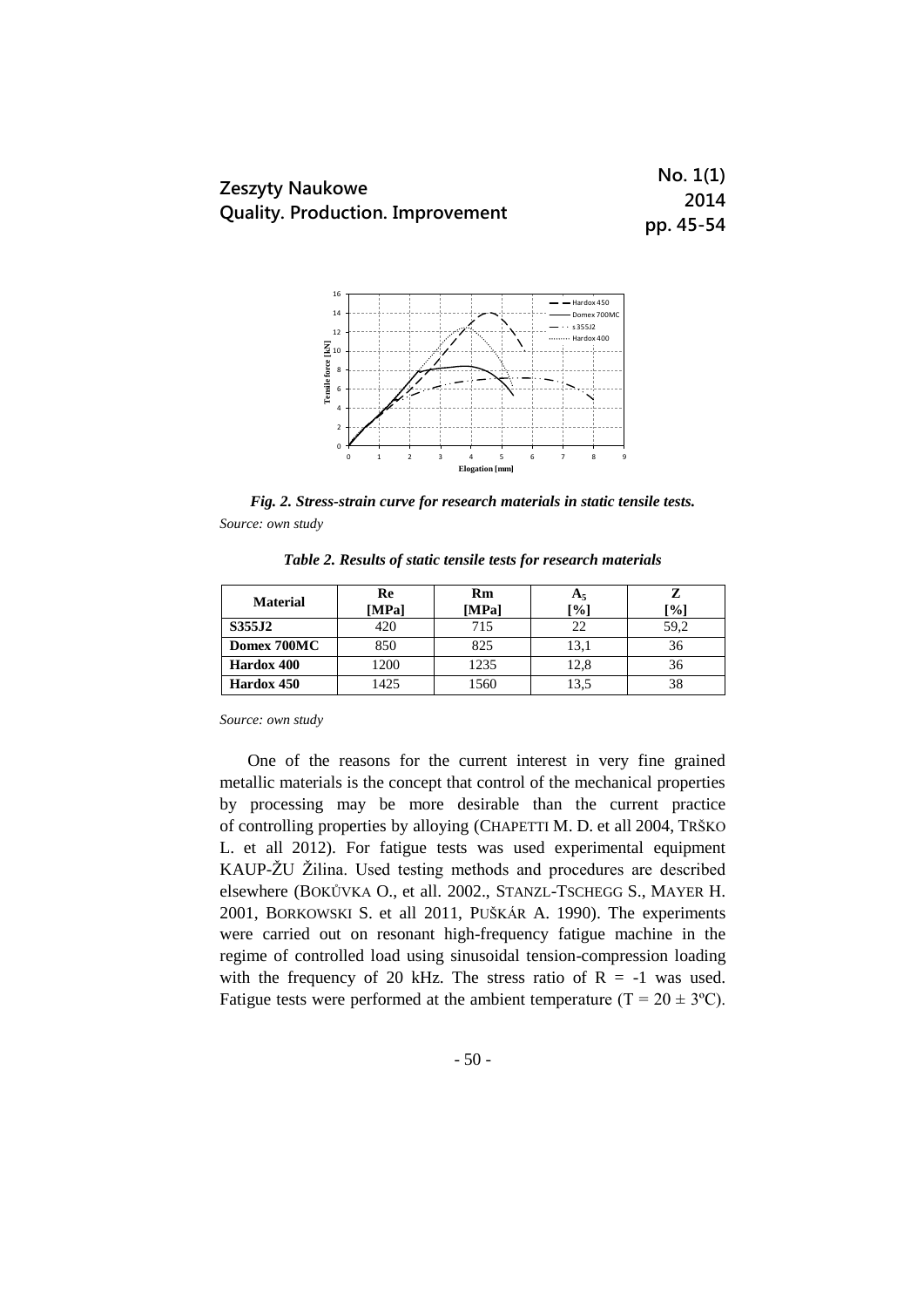| <b>Zeszyty Naukowe</b>                  | No. 1(1)  |
|-----------------------------------------|-----------|
|                                         | 2014      |
| <b>Quality. Production. Improvement</b> | pp. 45-54 |

Specimens were cooled by distilled water with anticorrosive inhibitor (BOKŮVKA O., NOVY F. 2004). Specimen shape and dimension were determined according to the Salama and Lamerand technique (SALAMA K., LAMERAND R.K. 1982, KUNZ L. 2003.). Shape of the sample is shown in Figure 3. The details, especially about methods and procedures the fatigue high-frequency parameters measuring can be found in the (PUŠKÁR A. 1990, MIKOVÁ K. et all. 2012, BOKŮVKA O. et all. 2010). Shape of the sample is shown in Figure 3. Fatigue tests were aborted in region more than  $N = 10^5$  cycles. The results of fatigue tests are shown in Fig. 4.



*Fig. 3. Shape and size of the sample.*

*Source: own study*



*Fig. 4. Fatigue lifetime of researched steels loaded in tension compression at high frequency loading*  $(f = 20kHz, T = 20 \pm 10^{\circ}C, R = -1)$ . *Source: own study*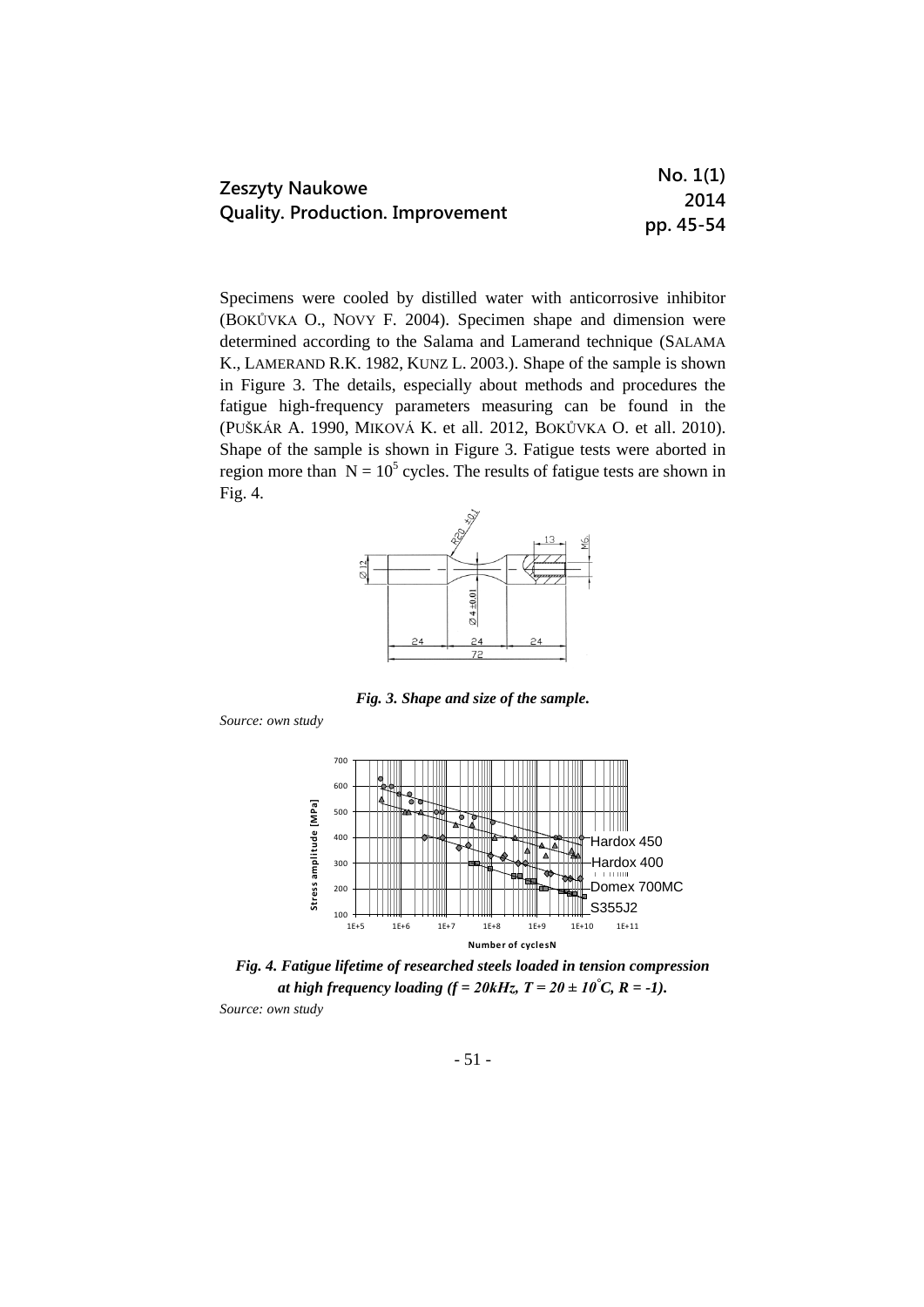|                                         | No. 1(1)  |
|-----------------------------------------|-----------|
| Zeszyty Naukowe                         | 2014      |
| <b>Quality. Production. Improvement</b> | pp. 45-54 |

The amplitude of load fatigue testing Domex 700 MC decreased from  $\sigma_a = 400$  MPa (for *N<sub>f</sub>* = 3.3⋅10<sup>6</sup> and *N<sub>f</sub>* = 8.1⋅10<sup>6</sup> number of cycles) to  $\sigma_a =$ 240 MPa (for  $N_f = 4.1 \cdot 10^9$ ,  $N_f = 5.4 \cdot 10^9$ , and  $N_f = 8.9 \cdot 10^9$  number of cycles), which gives their differences in amplitude  $\Delta \sigma_a = 160$  MPa. Examination of the specimens (UHC) which have been made from the material analyzed showed that the decrease the amplitude of loads increases the number of cycles N (BATHIAS C., DROUILLAC I., FRANCOIS P.L. 2001). Stress amplitude at the level of 630 MPa caused the fractured specimens in two trials. These cracks were created at the number of cycles accordingly 600 and 400 thousand cycles. The lowest amplitude applied at 455 MPa resulted in cracks of three further specimens in the number of cycles above  $N_f = 2 \times 10^9$ . Above conventional fatigue limit of materials the results of further studies confirm the strong correlation of decreasing amplitude loading samples with increasing number of cycles to failure.

# **4. Conclusion**

Conducted research are intended to facilitate responses to constructors using Hardox steels, which is a safe operation life of structural elements made of steel Hardox in terms of fatigue wear. There were conducted researches in the area of UHC at resonance fatigue testing machine KAUP-ZU. The continuous increase of lifetime was observed with decreasing stress amplitude. The fatigue properties of Hardox strongly depend on the martensitic transformation conditions. The increase of the tensile strength is not accompanied by corresponding increase of fatigue properties.

Hardox Steels are a new generation of materials with properties (such as wear resistance) are obtained during the a very complex manufacturing process. These properties should be used after having an accurate diagnosis of their behavior under real operating conditions of use. Hardox Steels should be used without additional treatment such as was provided by the mill. This applies especially to those elementsin which is very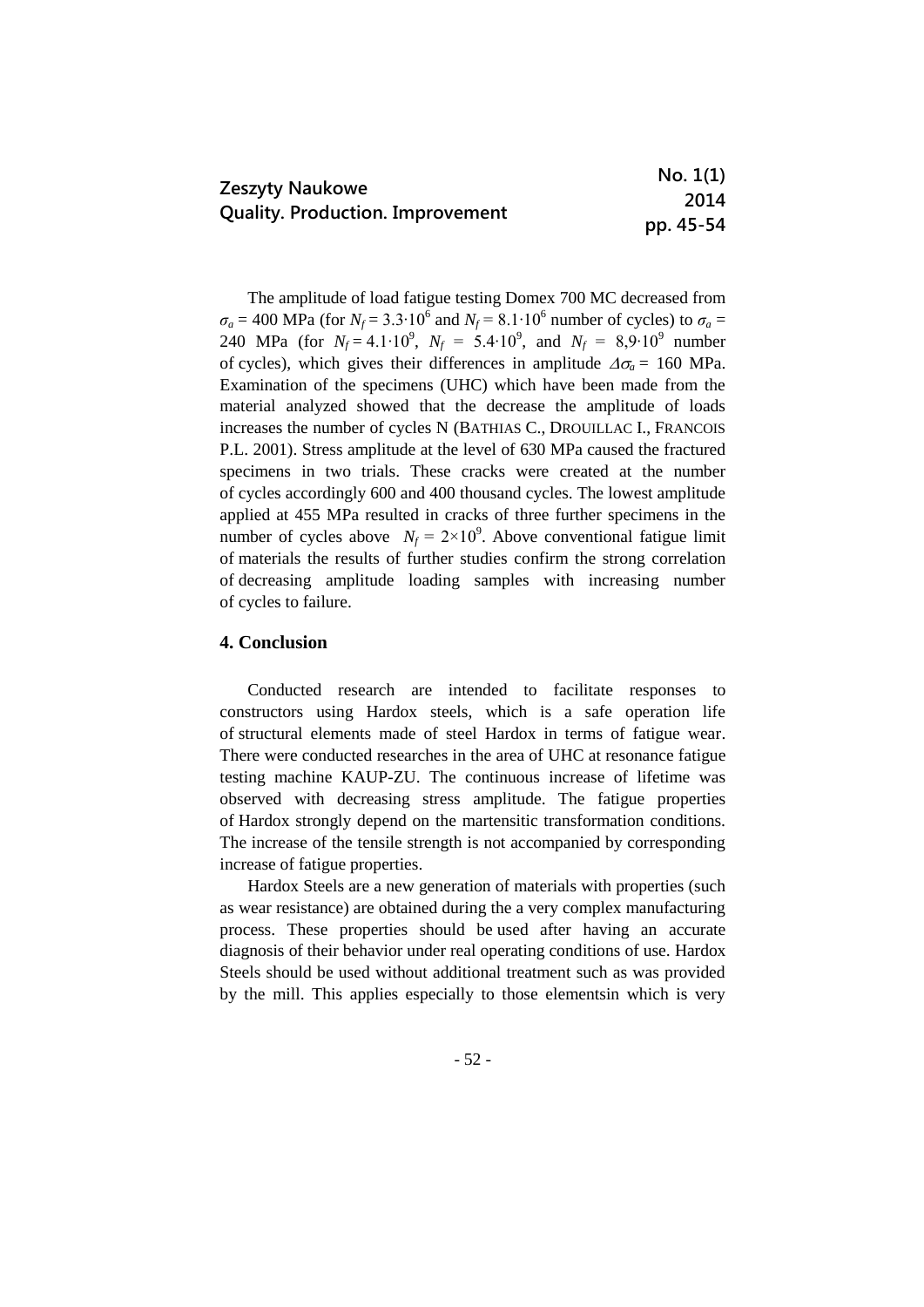|                                         | No. 1(1)  |
|-----------------------------------------|-----------|
| <b>Zeszyty Naukowe</b>                  | 2014      |
| <b>Quality. Production. Improvement</b> | pp. 45-54 |

important to the efficient use of their resistance to abrasive wear (eg, the impact of inappropriate treatments heat affected zone during welding affects the mechanical properties. Domex is the best alternative for use in the manufacture of cold formed and welded products. The research and experience of Wielton S.A. demonstrate the possibility of the use of finegrained Hardox 400 and 450 steels in building of semi-trailers. The use of wear-resistant materials, extends the life and also reduces the weight of a trailer thanks to thinner sheets used for construction of trailers.

# **Bibliography**

- 1. BATHIAS C., DROUILLAC I., FRANCOIS P.L. 2001. *How and why the fatigue S-N curve does not approach a horizontal asymptote*. International Journal of Fatigue Vol. 23, No. 1. s. 143–151.
- 2. BOKŮVKA O., NICOLETTO G., KUNZ L., PALCEK P., CHALUPOVA M. 2002. *Low & high frequency fatigue testing*. CETRA and Univerzity of Zilina, Zilina.
- 3. BOKŮVKA O., NOVY F. 2004. *Vysokocyklová únava a gigacyklove režimy*, Letná škola únavy materiálov `2004, Zuberec.
- 4. BOKŮVKA O., NOVÝ F., MINTACH R., ČINČALA M. 2010. *Influence of loading type on the shape of life time curie*. International Journal of Applied Mechanics and Engineering, Vol. 15/2010, No. 2, s. 321-328.
- 5. BORKOWSKI S., ULEWICZ R., MAZUR M. 2011. *Use of Objective Function to Choice of Material for Building Development of Railway*, In: SEMDOK 2011. 16th International of PhD. Students' Seminar. Zilina - Terchova, Slovakia.
- 6. CHAPETTI M.D., MIYATA H., TAGAWA T., MIYATA T., FUJIOKA M. 2004. *Fatigue strength of ultra-fine grained steel*. Materials Science and Engineering: A Volume 381, Issues 1–2, p. 331–336
- 7. Cięcie gazowe, spawanie. Hardox, Weldox. Materiały informacyjne huty SSAB Oxelösund 2002.
- 8. KUNZ L. 2003. *Experimentální stanovení únavových charakteristik materiálů*. EDIS. Žilina.